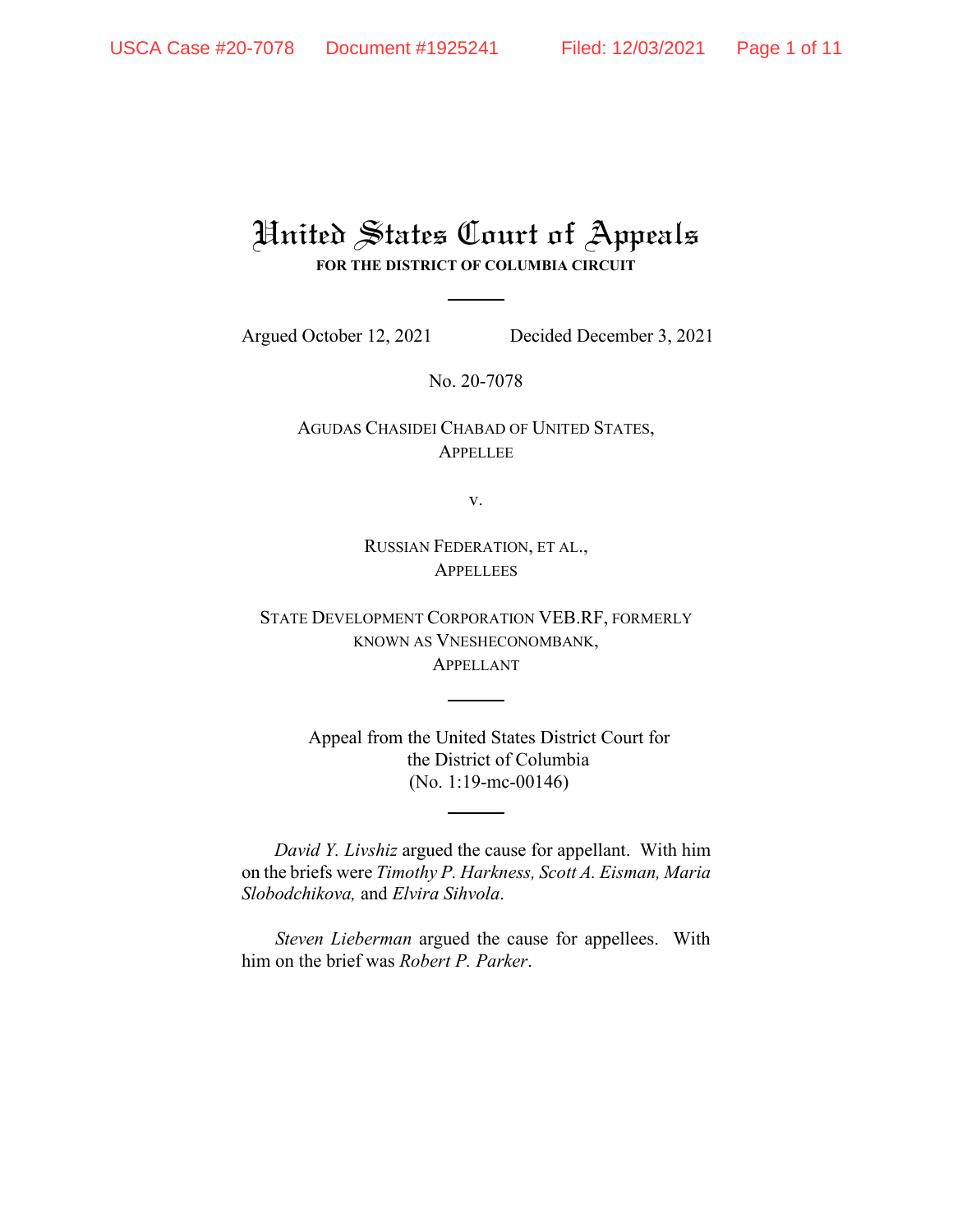#### No. 20-7080

# AGUDAS CHASIDEI CHABAD OF UNITED STATES, APPELLEE

v.

RUSSIAN FEDERATION, ET AL., **APPELLEES** 

TENEX-USA INCORPORATED, APPELLANT

Appeal from the United States District Court for the District of Columbia (No. 1:05-cv-01548)

*Nicolle Kownacki* and *David Riesenberg* argued the causes for appellant. With them on the briefs were *Carolyn B. Lamm*  and *Ena Cefo.* 

*Steven Lieberman* argued the cause for appellees. With him on the brief was *Robert P. Parker.* 

*Mark B. Feldman*, *Jack Blumenfeld*, and *Michelle Streifthau-Livizos* were on the brief for *amicus curiae* Former State Department Deputy Legal Advisor Mark B. Feldman in support of appellees.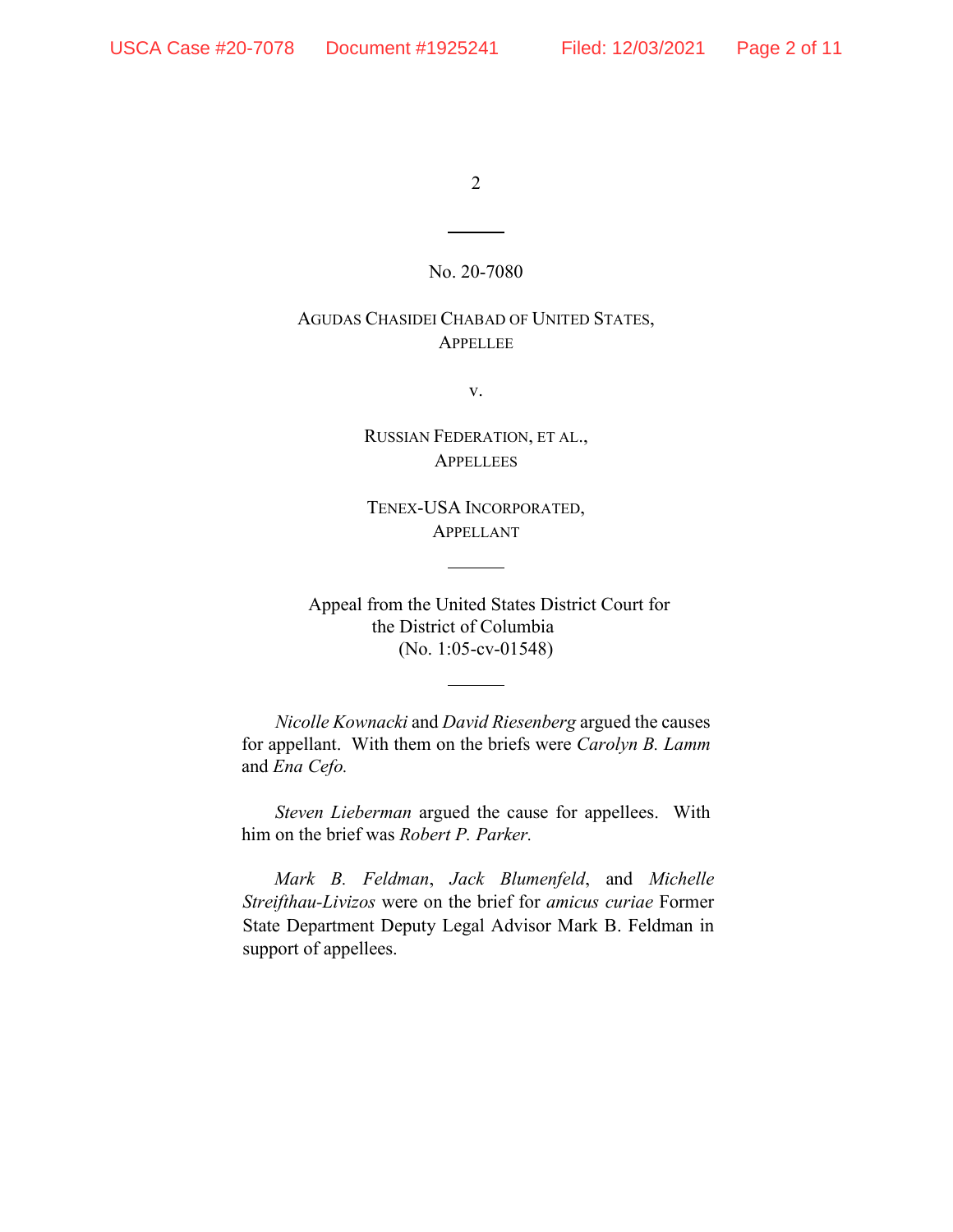Before: SRINIVASAN, *Chief Judge*, ROGERS, *Circuit Judge*, and SENTELLE, *Senior Circuit Judge*.

#### Opinion for the Court by *Circuit Judge* ROGERS.

*Rogers*, CIRCUIT JUDGE: These appeals arise out of the efforts of appellee Chabad to recover 17th century religious materials taken in the 1900s. Specifically as relevant here, Chabad served appellants with subpoenas seeking to identify whether either held assets that could be attached on the fines imposed by the district court when the Russian Federation and three of its affiliates failed to comply with an order to produce certain materials. Both appellants moved to quash the subpoenas. Neither, however, appealed the district court denials of their motions. They each now attempt to appeal the district court denials of their efforts to present immunity defenses. The court dismisses the appeal in No. 20-7078 and affirms the district court in No. 20-7080.

In No. 20-7078, the court has no jurisdiction to review either the December 2019 order denying appellant's motion to quash or the July 2020 order denying certification of the December order for interlocutory review. The court also has no jurisdiction to review the December order as a collateral order pursuant to 28 U.S.C. § 1291 because the appeal was filed after the 30-day statutory deadline for appeal. The district court denied in turn certification of the December order for interlocutory review, an essential prerequisite to this court's jurisdiction over an interlocutory appeal pursuant to 28 U.S.C. § 1292(b), and the statute does not contemplate appeals of such denials. And the court denies mandamus review because there was an alternative avenue for review (the collateral order appeal that was filed too late).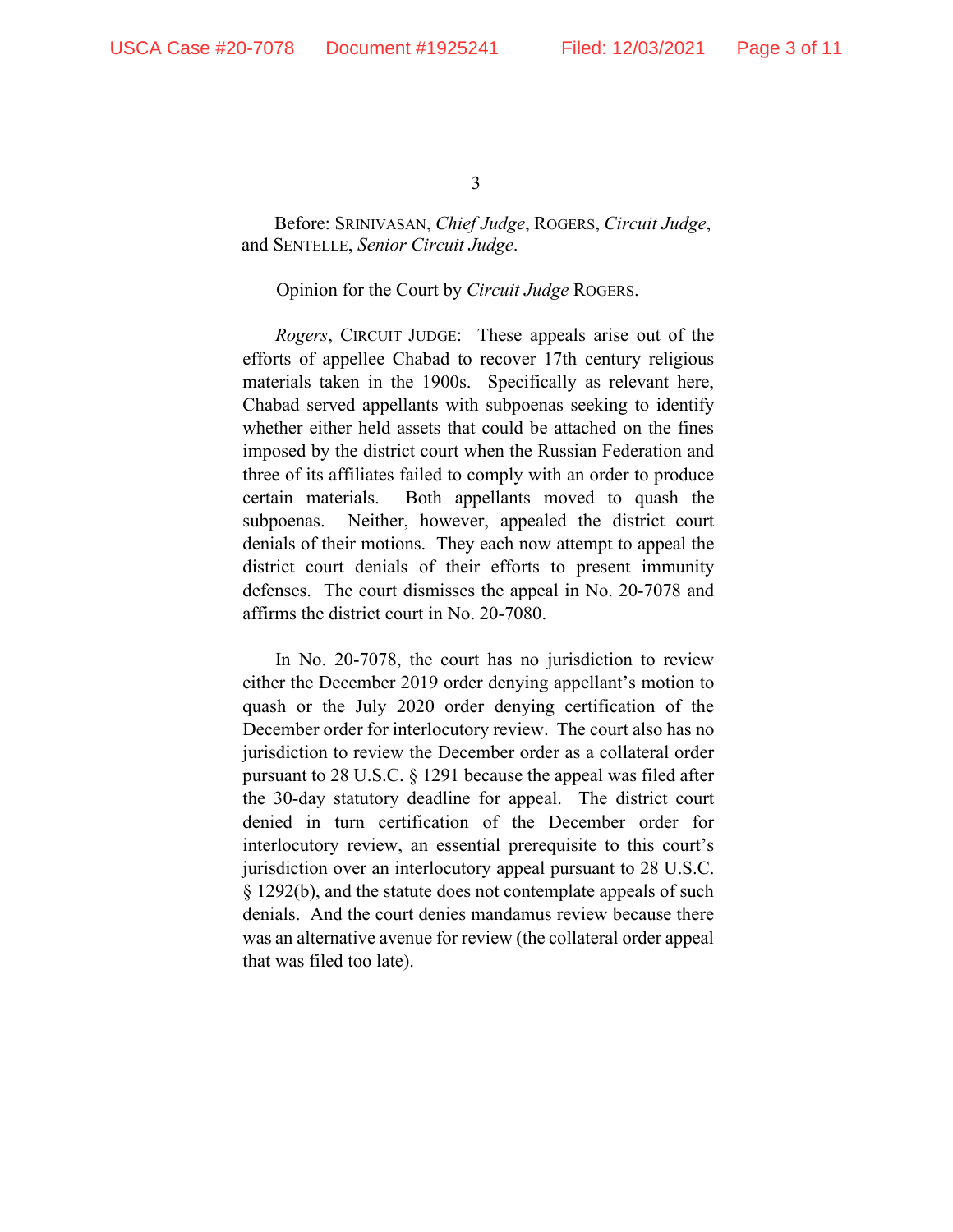In No. 20-7080, the court affirms the denial of relief pursuant to Federal Rule of Civil Procedure 60(b). As the district court concluded, the movant is not a "party or its legal representative" for purposes of bringing a motion for relief under Rule 60(b) to seek vacatur of the underlying default judgment and the sanctions order against the Russian Federation.

**I.** 

Chabad Chasidism is a religious movement that traces its roots to the 18th century when Rabbi Schneur Zalman established religious and educational activities in Russia. A series of 20th century geopolitical events — World War I, the Bolshevik Revolution, the Russian Civil War, and World War II — forced leaders of Chabad Chasidism to flee Russia, first to Latvia, then to Poland, and ultimately to the United States. In 1940, Agudas Chasidei Chabad of the United States ("Chabad") was incorporated under New York law and has been attempting to recover materials taken from its religious community.

In 2004, Chabad sued the Russian Federation and three of its Russia-based affiliates (together, "Russia") in the United States District Court for the Central District of California. That court transferred the case here. In 2006, the U.S. District Court for the District of Columbia entered a partial judgment for Russia, granting its motion to dismiss the claim to the Library Materials. *Agudas Chasidei Chabad of United States. v. Russian Federation*, 466 F. Supp. 2d 6, 31 (D.D.C. 2006). This court reversed regarding the Library Materials and otherwise affirmed. *Agudas Chasidei Chabad of United States v. Russian Federation*, 528 F.3d 934, 955 (D.C. Cir. 2008) ("*Chabad I*"). Upon returning to the district court, Russia eventually withdrew from the case. The district court entered a default judgment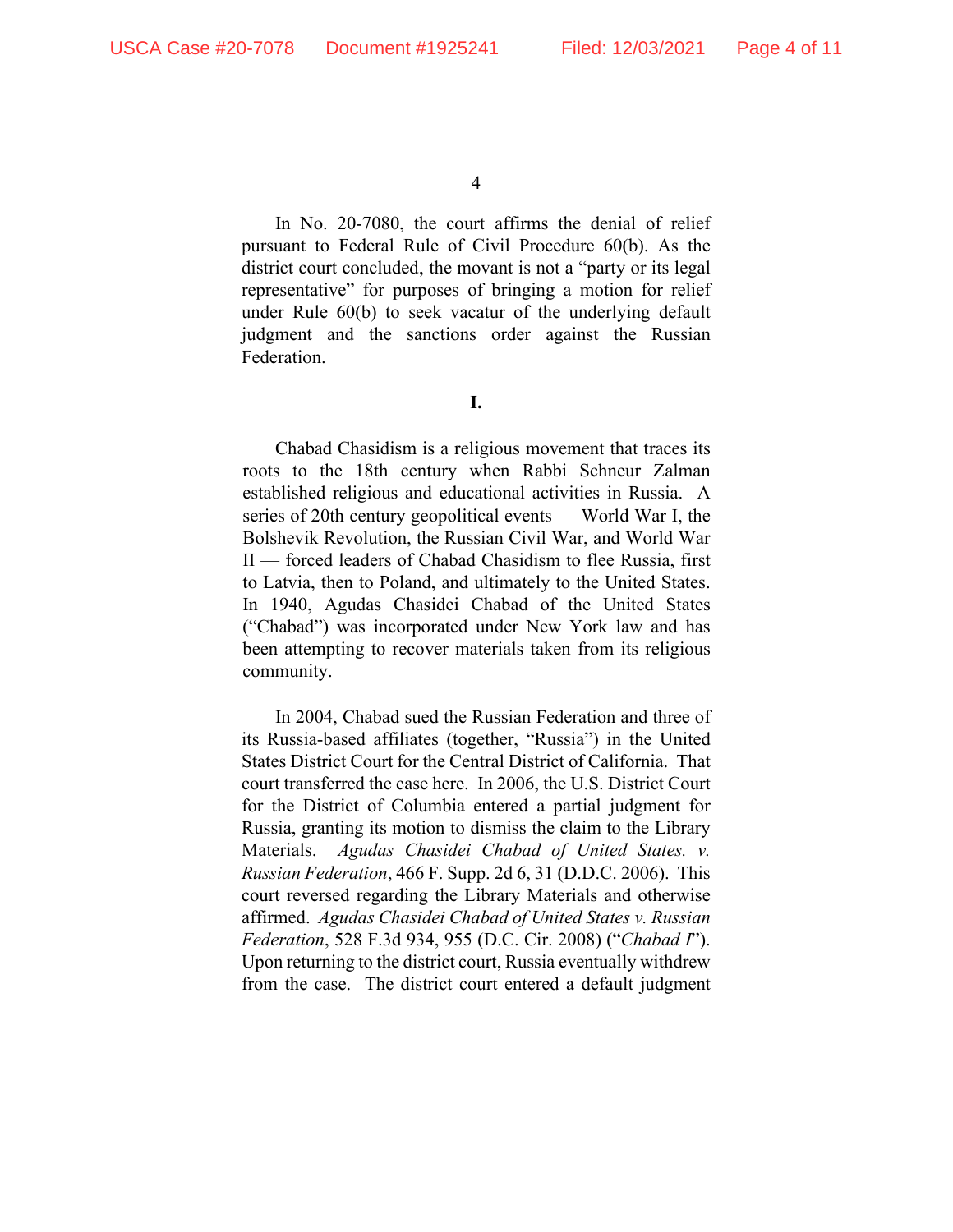against Russia in 2010, ordering it to return the materials to Chabad. *Agudas Chasidei Chabad of United States v. Russian Federation*, 729 F. Supp. 2d 141, 148 (D.D.C. 2010). When Russia failed to comply, the district court authorized Chabad to enforce the default judgment by attachment, *Agudas Chasidei Chabad of United States v. Russian Federation*, 798 F. Supp. 2d 260, 274 (D.D.C. 2011), and imposed daily fines to encourage compliance, *Agudas Chasidei Chabad of United States v. Russian Federation*, 915 F. Supp. 2d 148, 155 (D.D.C. 2013). In 2015, the district court entered a judgment for Chabad in the amount of the accrued fines. *Agudas Chasidei Chabad of United States v. Russian Federation*, 128 F. Supp. 3d 242, 249 (D.D.C. 2015).

Chabad thereafter served third-party post-judgment subpoenas on a number of entities that it considered to have a connection to the Russian Federation. As relevant, it sought discovery from two entities located in the United States to determine the nature of their relationship to the Russian Federation and whether they held its attachable assets. In No. 20-7078, Chabad subpoenaed the State Development Corporation VEB (hereinafter, "VEB"); in No. 20-7080, Chabad subpoenaed Tenex-USA (hereinafter, "Tenam"). VEB is a self-proclaimed "instrumentality" of the Russian Federation, which asserts that it functions as the Russian Federation's equivalent to the U.S. "Export-Import Bank" and alleges that it is organized under the Federal Laws of the Russian Federation. Tenam is incorporated in the State of Maryland and is wholly owned "indirectly" by the Russian Federation. Decl. of Fletcher Newton of Non-Party Tenex USA Inc. ¶¶ 6-8 (Apr. 11, 2019); Br. of Appellant at v (corporate disclosure). Neither VEB nor Tenam participated in the underlying litigation filed in 2004 by Chabad against Russia.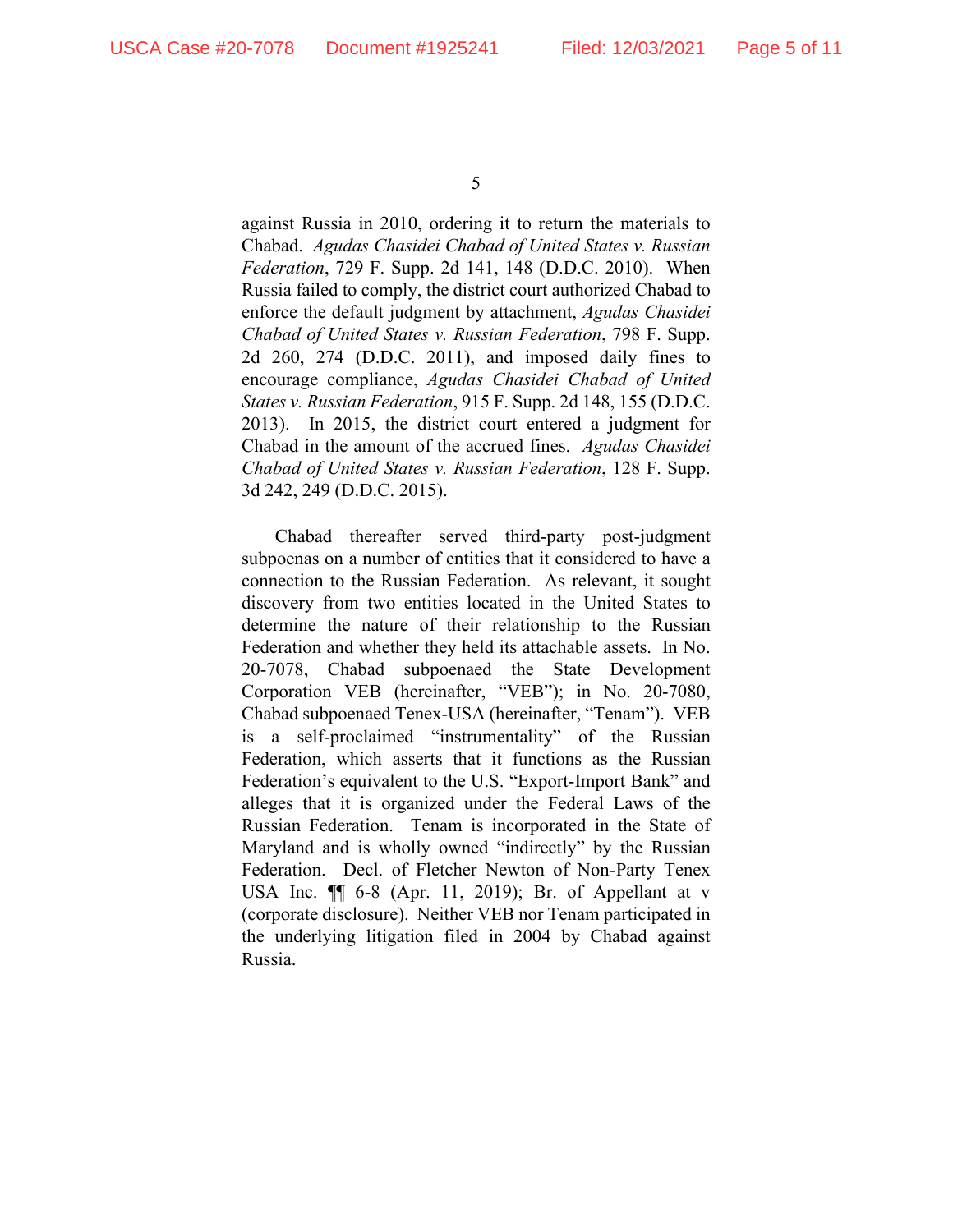Individually, VEB and Tenam filed motions to quash Chabad's subpoenas. The district court denied their motions. Order, at 1 (Dec. 20, 2019); Mem. Order, at 8 (Dec. 20, 2019). Neither VEB nor Tenam appealed the denial of its motion to quash. Instead, VEB sought to file an interlocutory appeal pursuant to 28 U.S.C. § 1292(b), alleging it had immunity from suit that was independent of the Russian Federation's immunity. The district court denied VEB's request. Order, at 1 (July 28, 2020). Tenam, instead, moved for reconsideration pursuant to Federal Rule of Civil Procedure 60(b) of the district court's 2010 default judgment and its 2015 sanctions order, arguing in part that the court had never addressed the Russian Federation's claim of immunity. The district court denied Tenam's motion based on the plain text of Rule 60(b) referring to "a party or its legal representative" as proper persons to seek Rule 60(b) relief. Tenam was neither. In addition, the district court confirmed that its denial of immunity to the Russian Federation had been affirmed by this court in *Chabad I*, 528 F.3d at 955. *See* Mem. Order, at 3 (July 28, 2020).

VEB appeals the district court's denial of its motion to certify an issue for interlocutory appeal pursuant to Section 1292(b), and, alternatively, requests this court to treat its appeal as a petition for a writ of mandamus. It also seeks this court's review of the district court's denial of its motion to quash. Tenam appeals the denial of its Rule 60(b) motion. For the following reasons this court dismisses VEB's appeal for lack of jurisdiction, denies its request for mandamus relief, and affirms the district court in Tenam's appeal.

### **II.**

VEB's appeal, No. 20-7078, invokes 28 U.S.C. § 1292(b), which provides: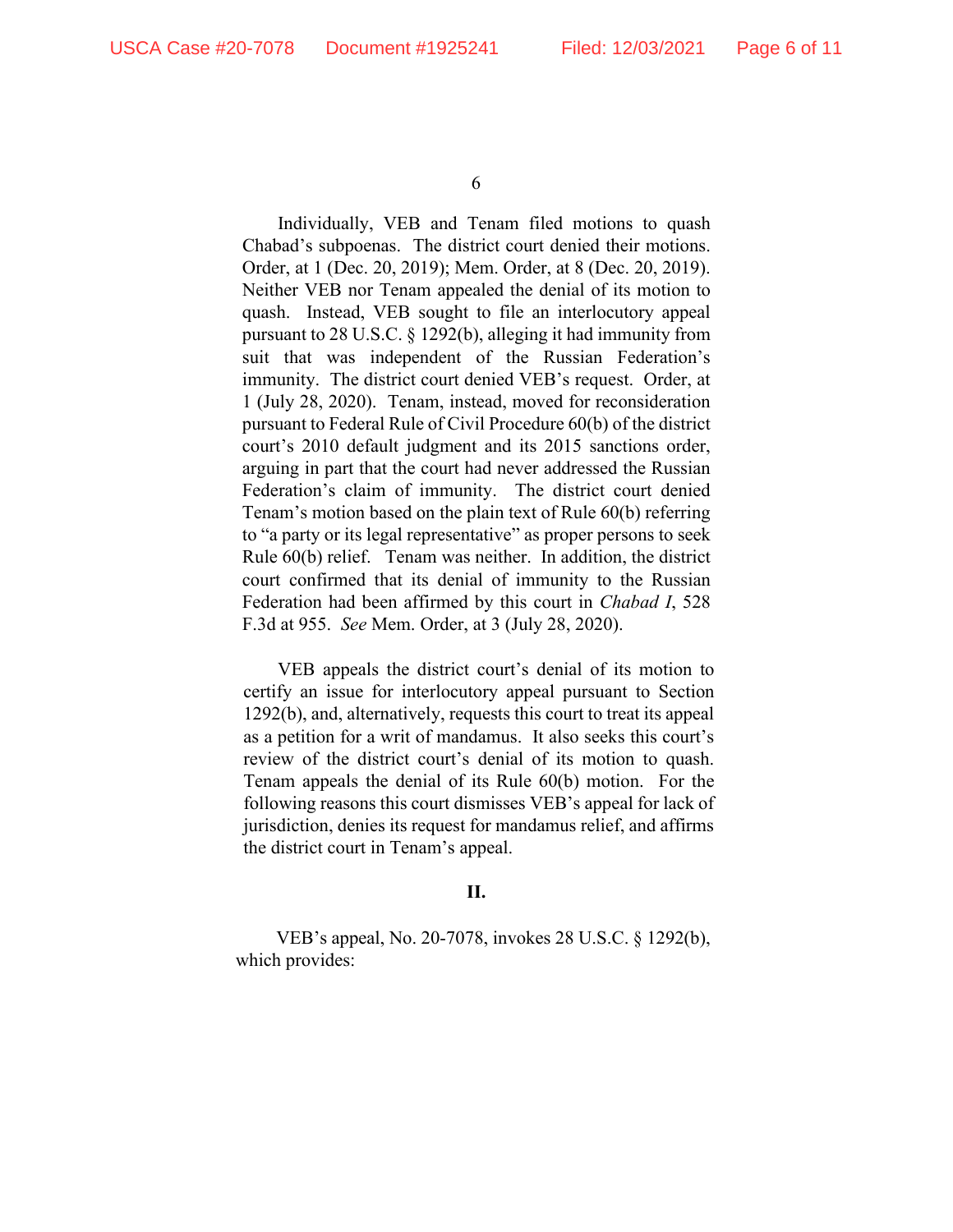When a district judge, in making in a civil action an order not otherwise appealable under this section, shall be of the opinion that such order involves a controlling question of law as to which there is substantial ground for difference of opinion and that an immediate appeal from the order may materially advance the ultimate termination of the litigation, he shall so state in writing in such order. The Court of Appeals which would have jurisdiction of an appeal of such action may thereupon, in its discretion, permit an appeal to be taken from such order . . . .

There are two requirements for establishing appellate jurisdiction pursuant to 28 U.S.C. § 1292(b). *First*, "the district court must certify that the interlocutory order 'involves a controlling question of law as to which there is substantial ground for difference of opinion and that an immediate appeal from the order may materially advance the ultimate termination of the litigation.'" *Microsoft Corp. v. Baker*, 137 S. Ct. 1702, 1708 (2017). "Congress thus chose to confer on district courts first line discretion to allow interlocutory appeals." *Kilburn v. Socialist People's Libyan Arab Jamahiriya*, 376 F.3d 1123, 1136 (D.C. Cir. 2004) (quoting *Swint v. Chambers Cnty. Comm'n*, 514 U.S. 35, 47 (1995)). A leading commentary has explained:

> Participation of the district court in certifying permissive interlocutory appeals is the indispensable first step of [a] Section 1292(b) appeal. . . . The initial determination that appeal is desirable is confided to the discretion of the district judge, relying on the criteria specified in the statute. Many cases have ruled that no appeal is available unless the district judge enters the order, and they are right both in terms of the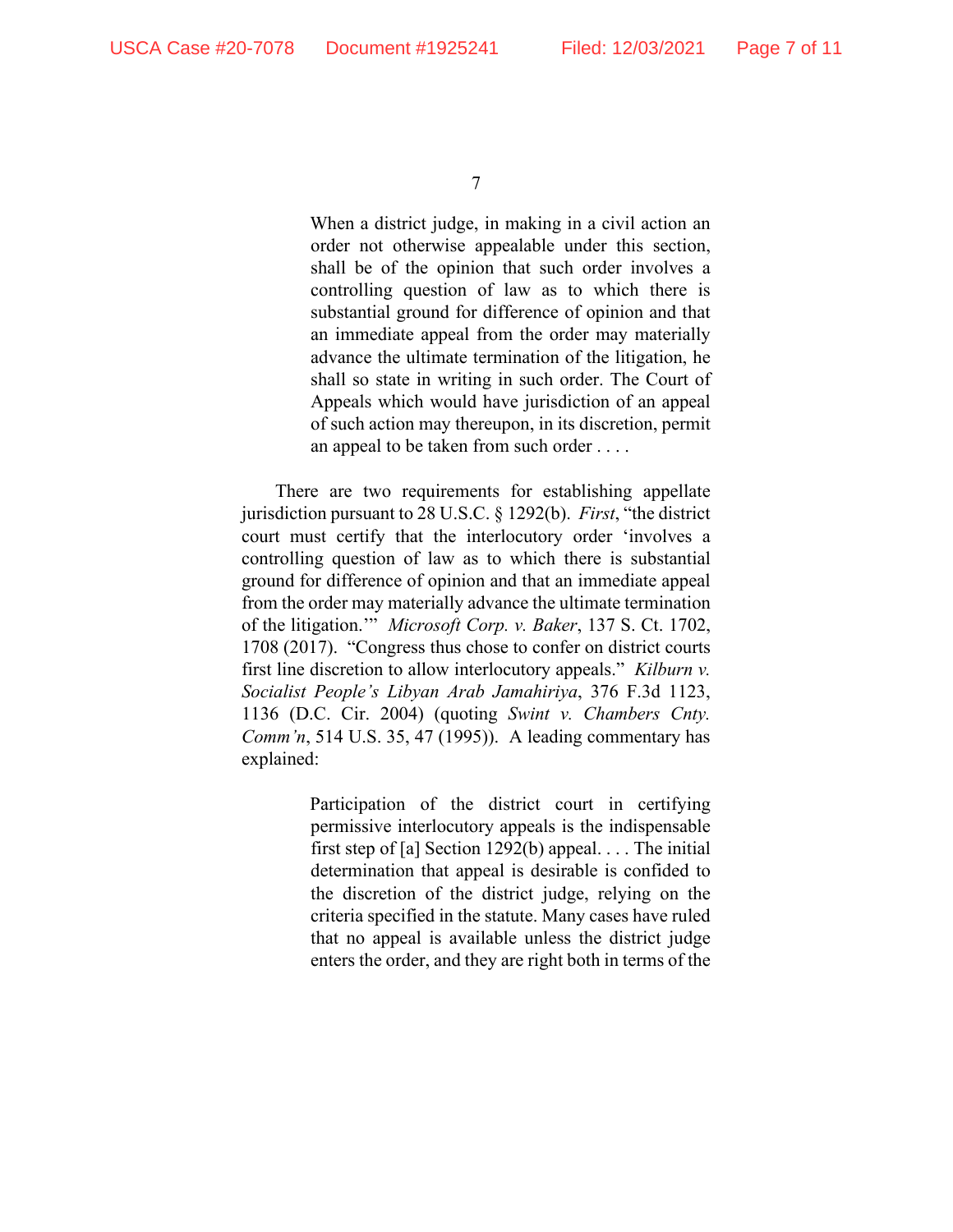clear language of the statute and the clear purpose of its history.

16 CHARLES ALAN WRIGHT, ARTHUR R. MILLER & EDWARD H. COOPER, FEDERAL PRACTICE & PROCEDURE § 3929 (3d ed. 2021) (footnotes omitted). *Second*, "[t]he court of appeals may then, 'in its discretion, permit an appeal to be taken from such order.'" *Microsoft Corp.*, 137 S. Ct. at 1708 (quoting 28 U.S.C. § 1292(b)).

VEB's appeal fails to meet the indispensable first requirement of Section 1292(b). The district court denied VEB's motion for leave to file an interlocutory appeal. Section 1292(b) does not contemplate appellate review of a district court's threshold decision about whether to certify a question for appeal. VEB also requests that this court treat the district court's denial of certification under Section 1292(b) as a collateral order because that denial had the effect of abrogating VEB's immunity. In *Briggs v. Goodwin,* 569 F.2d 10, 26 n.14 (D.C. Cir. 1977); *id.* at 60 (Wilkey, J., dissenting), the court unanimously agreed that "the collateral order doctrine was not intended to be employed as a vehicle for appellate revision of the essential determination committed by Congress to the District Court." The court therefore lacks jurisdiction to consider VEB's jurisdictional contention.

VEB's alternative request to treat its appeal as a petition for a writ of mandamus fares no better. Mandamus is a "drastic and extraordinary remedy" and "only exceptional circumstances amounting to a judicial usurpation of power or a clear abuse of discretion will justify [its] invocation." *Belize Soc. Dev. Ltd. v. Gov't of Belize*, 668 F.3d 724, 729 (D.C. Cir. 2012) (citations and internal quotation marks omitted). In *Cheney v. District Court for District of Columbia*, 542 U.S. 367, 380-81 (2004), the Supreme Court identified three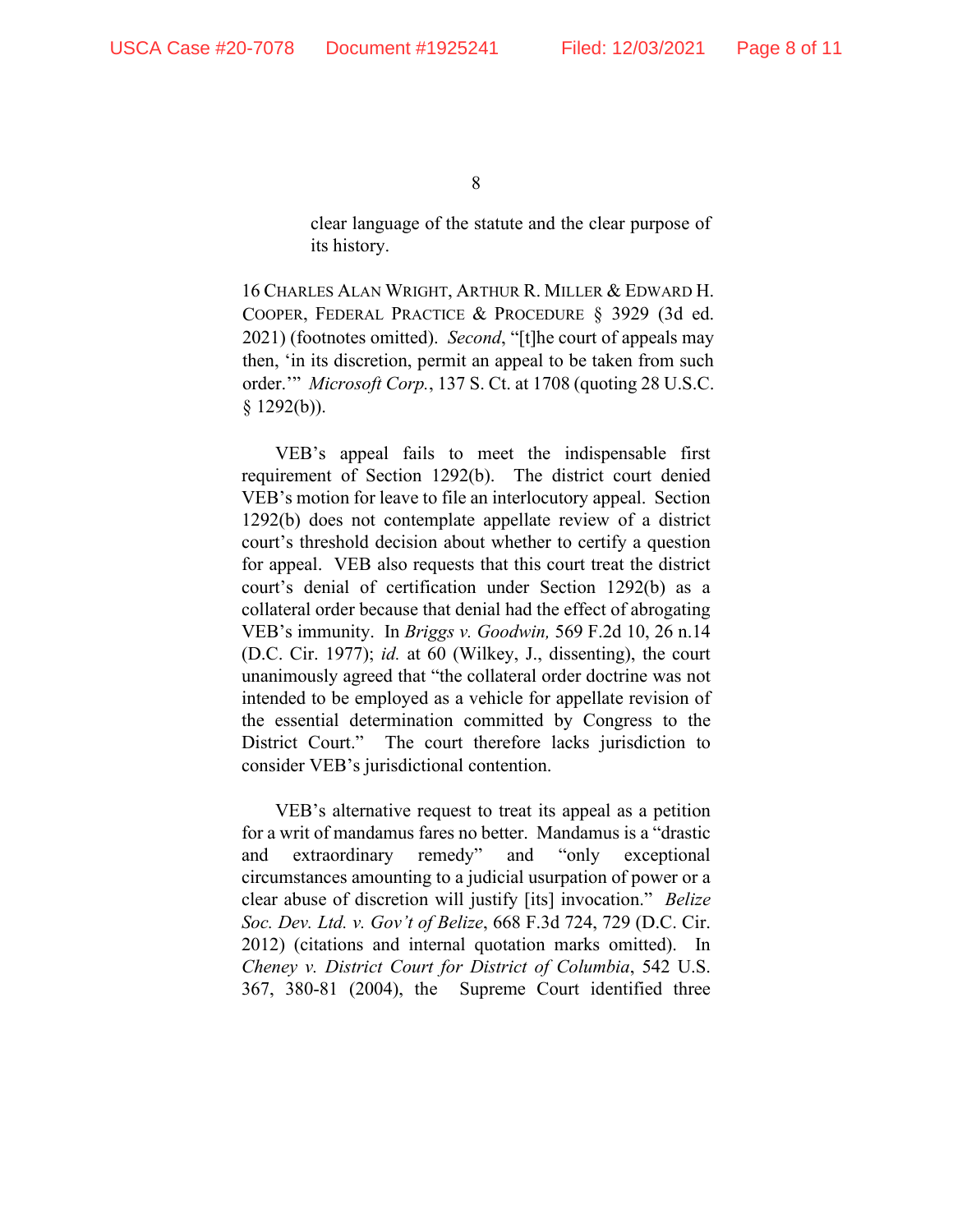requirements that must be satisfied: (1) there must be "no other adequate means to attain the relief [the petitioner] desires"; (2) "the petitioner must satisfy the burden of showing that [its] right to issuance of the writ is clear and indisputable"; and (3) "the issuing court, in the exercise of its discretion, must be satisfied that the writ is appropriate under the circumstances." *Id.* at 380-81 (citations and internal quotation marks omitted). Because VEB fails to meet the first requirement, its request for mandamus relief must be denied.

VEB had the opportunity to raise its sovereign-immunity claim through an appeal pursuant to 28 U.S.C. § 1291 of the district court's denial of its motion to quash. To the extent that VEB states that it was unsure of whether it could challenge the discovery subpoena through such an immunity defense, Oral Arg., at 8:30-45; 10:20-11:50 (Oct. 12, 2021), its own citations show that a jurisdictional objection is the type of issue that could have been raised. For instance, in *Phoenix Consulting Inc. v. Republic of Angola*, 216 F.3d 36, 38-39 (D.C. Cir. 2000), cited by VEB, Angola relied on Section 1291 to appeal from the district court's denial of its motion to dismiss for lack of subject matter jurisdiction under the Foreign Sovereign Immunities Act.

VEB also requests that this court review the district court's denial of its motion to quash. VEB does not dispute that it failed to timely appeal that denial. Rather, VEB maintains that it could still seek review once another appealable order is entered, namely the order denying certification pursuant to Section 1292(b). The court has no occasion to consider that argument because, for the reasons explained, the order denying Section 1292(b) certification is not an appealable order.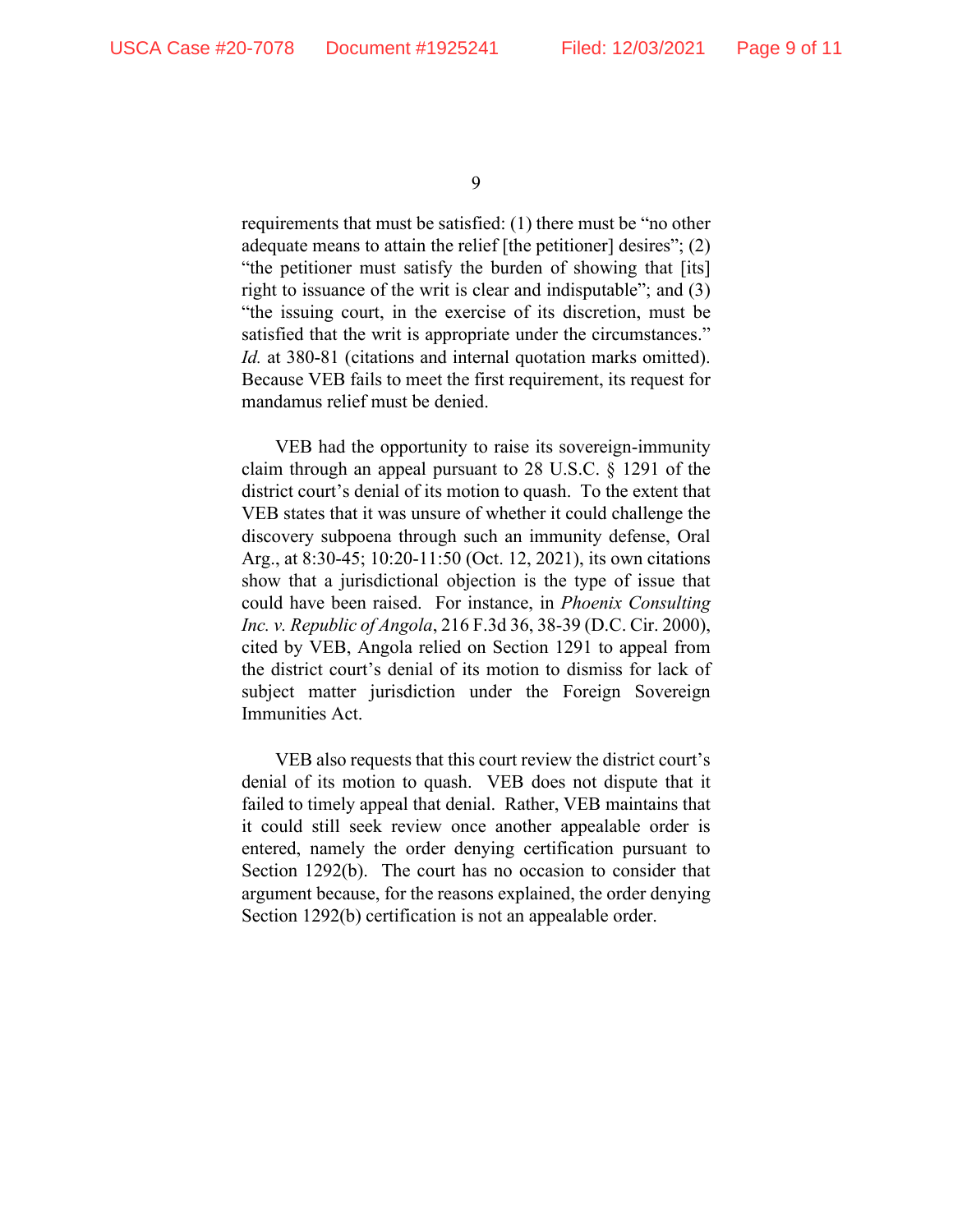#### **III.**

Turning to Tenam's appeal, No. 20-7080, Federal Rule of Civil Procedure 60(b) provides, in relevant part:

> On motion and just terms, the court may relieve a party or its legal representative from a final judgment, order, or proceeding . . . .

Tenam did not appeal the district court's denial of its motion to quash Chabad's subpoena and instead sought vacatur, pursuant to Rule 60(b), of the 2010 default judgment and the 2015 sanctions order against the Russian Federation. The district court concluded that Tenam did not qualify as a Rule 60(b) movant because it was neither "a party or its legal representative" in the underlying litigation commenced by Chabad in 2004. *See* Mem. Order, at 3.

In fact, Tenam did not participate in any way in the underlying 2004 litigation resulting in the judgments it seeks to have vacated. Neither does Tenam make a plausible argument that it is even currently proceeding as the legal representative of the Russian Federation. Because the Federal Rules of Civil Procedure are to be accorded "their plain meaning," *Pavelic & LeFlore v. Marvel Ent. Grp.*, 493 U.S. 120, 123 (1989), the district court did not err in denying Tenam Rule 60(b) relief, *see Twelve John Does v. District of Columbia*, 841 F.2d 1133, 1138 (D.C. Cir. 1988). The district court quoted a leading hornbook stating: "The reference to a party's legal representative has been construed to refer solely to persons who effectively stand in the shoes of a party, such as a trustee or guardian." Mem. Op., at 16 (Nov. 6. 2020) (quoting 11 CHARLES ALAN WRIGHT, ARTHUR R. MILLER & MARY KAY KANE, FEDERAL PRACTICE AND PROCEDURE § 2852 (3d ed. 2012)). As this court recognized in *Ratner v. Bakery &*